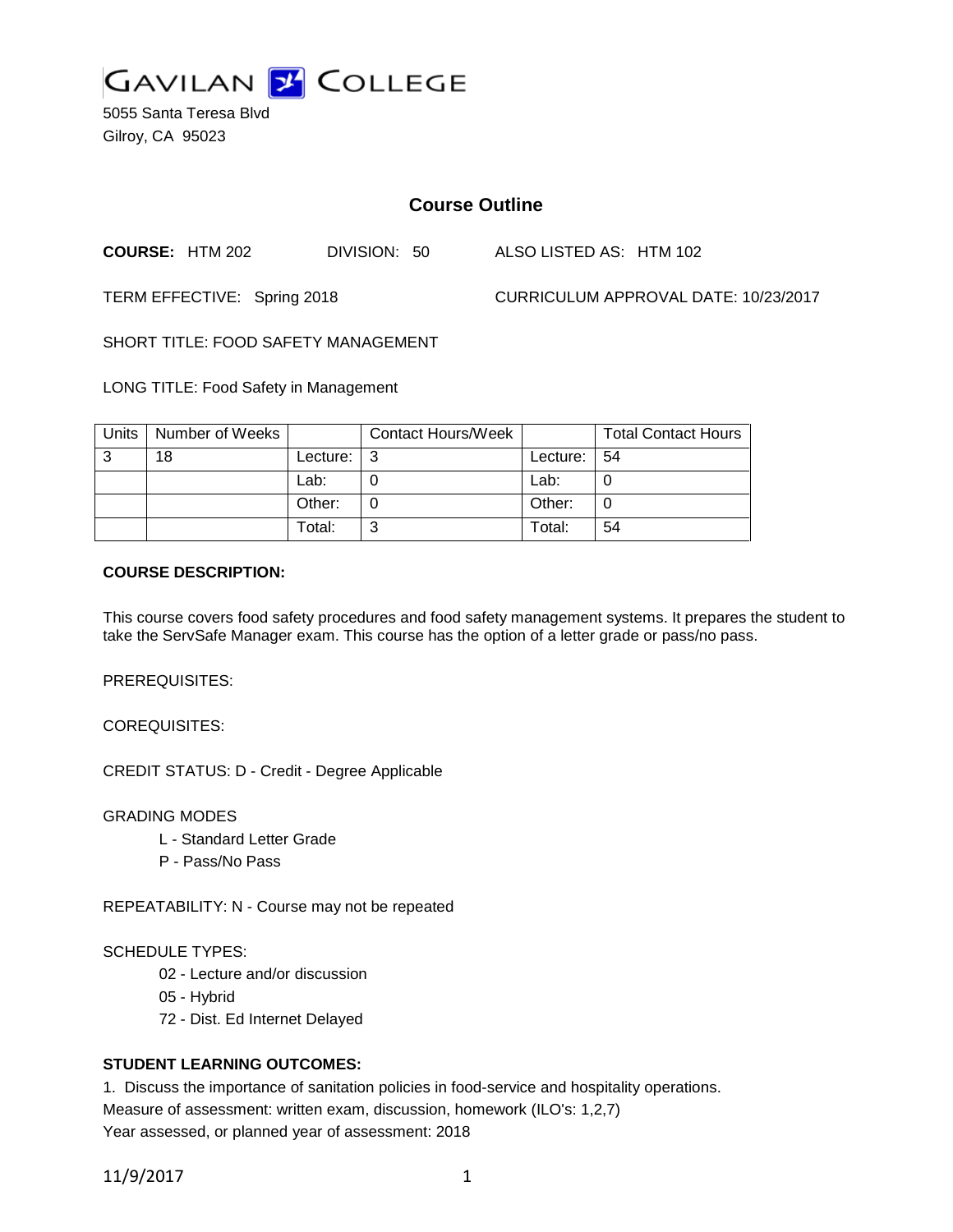Semester: Spring

2. Define management's role in the implementation and development of a sanitation program.

Measure of assessment: written exam, presentation (ILO's: 7,2,1,4)

Year assessed, or planned year of assessment: 2018

Semester: Spring

3. Identify the importance of state and federal laws and regulations relevant to the food-service industry.

Measure of assessment: written exam, homework (ILO's: 7,2)

Year assessed, or planned year of assessment: 2018

# **CONTENT, STUDENT PERFORMANCE OBJECTIVES, OUT-OF-CLASS ASSIGNMENTS**

Curriculum Approval Date: 10/23/2017

4.5 Hours:

Content: The Importance of Food Safety and Sanitation in Food Service - Food-borne Illnesses, How Foodborne Illnesses Occur, The Food Safety Responsibilities of a Manager.

Student Performance Objectives: Recognize the importance of food safety. Describe how food becomes unsafe. Identify TCS food. Recognize the risk factors for food-borne illnesses. Explain the important prevention measures for keeping food safe. Define food-borne illness, food-borne outbreak, contamination, spoilage and cross-contamination.

3 Hours:

Content: Understanding the Micro-world - Pathogens, Bacteria, Viruses, Parasites, Fungi, Biological Toxins.

Student Performance Objectives: Explain how biological pathogens contaminate food and discuss how to prevent that from happening. Discuss the environmental conditions that encourage the growth of harmful microorganisms in food-service.

4.5 Hours:

Content: Contamination, Food Allergens and Food-borne Illness - Physical and Chemical Contaminants, Deliberate Contamination of Food, Food Allergens.

Student Performance Objectives: Explain how physical and chemical pathogens contaminate food and discuss how to prevent that from happening. Describe how to prevent the deliberate contamination of food. Report how to respond to a food-borne illness outbreak. List common food allergens and recognize how to prevent reactions to them.

3 Hours:

Content: The Safe Food Handler - A Good Personal Hygiene Program, Personal Hygiene and Contamination.

Student Performance Objectives: Discuss typical ways in which food is contaminated. State the importance of good personal hygiene in food-service operations Demonstrate sanitation policies and practices. Describe the necessary skills and competencies to become a Safe Food Handler.

3 Hours:

Content: An Introduction to the Flow of Food - Cross-Contamination, Time-Temperature Control.

Student Performance Objectives:: Describe how cross-contamination of food occurs and explain how to prevent cross-contamination. Review how to prevent time-temperature abuse. Identify the correct kinds of thermometers to take temperature readings.

3 Hours:

Content: The Flow of Food: Purchasing and Receiving - Purchasing Considerations, Receiving Considerations, General Inspection Guidelines, Inspecting Specific Types of Food.

Student Performance Objectives: Discuss the practices that can be put in place to help ensure the food you receive is safe. List the criteria that should be used to accept or reject food during receiving. 3 Hours:

Content: The Flow of Food: Storage - General Storage Guidelines, Storing Specific Food.

Student Performance Objectives: Discuss the guidelines used for storing food and nonfood items to prevent time-temperature abuse and contamination. Explain how to properly label and date food.

3 Hours:

Content: The Flow of Food: Preparation - Preparation, Cooking Food, Cooling and Reheating Food.

11/9/2017 2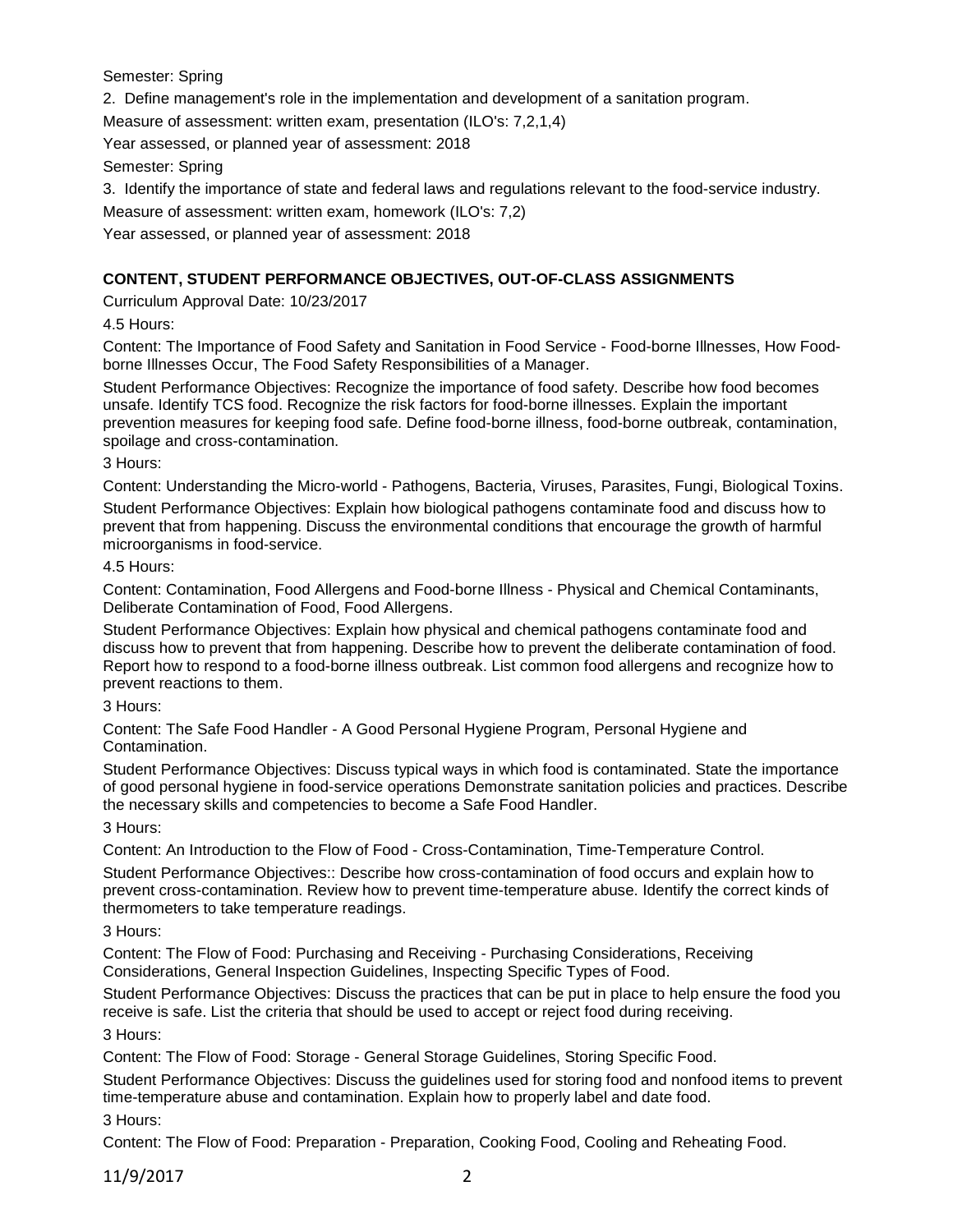Student Performance Objectives: List unsafe food handling practices which contribute to the spread of disease. Explain how to prevent cross-contamination and time-temperature abuse when preparing food. Describe how to thaw food correctly. Discuss the guidelines for cooling and reheating food to the correct temperature in the correct amount of time. Explain the components of the flow of food in a food service establishment.

## 3 Hours:

Content: The Flow of Food: Service - Holding Food for Service, Serving Food Safely, Off-Site Service.

Student Performance Objectives:: Review the guidelines for keeping food safe after you have prepped and cooked it, including holding hot food and holding cold food. Describe how to use time as a method of control for food. Discuss how to prevent contamination of food in self-service areas and when serving food to customers.

## 4.5 Hours:

Content: Food Safety Management Systems - Active Managerial Control, Crisis Management.

Student Performance Objectives: Provide an overview of how a food safety management system works. Discuss the FDA's Public Health Interventions. Analyze the HAACP food safety management system. Explain the seven HAACP principles.

## 3 Hours:

Content: Safe Facilities - Designing a Safe Operation, Considerations for Other Areas of the Facility, Equipment Selection, Installing and Maintaining Kitchen Equipment, Utilities.

Student Performance Objectives: Explain how to pick materials and equipment that are safe for use in foodservice operations. Describe how to install and maintain equipment. Explain how to avoid food safety hazards caused by utilities. Discuss how to maintain facilities. State how to handle emergencies.

## 4.5 Hours:

Content: Cleaning and Sanitizing - Cleaning, Sanitizing, Dish Washing, Cleaning the Premises, Developing a Cleaning Program.

Student Performance Objectives: Explain the different methods of sanitizing and discuss how to make sure they are effective. State how and when to clean and sanitize surfaces. Review how to wash items in a dishwasher or a three-compartment sink and then properly store them. Explain how to use and store cleaning tools and supplies. Discuss how to develop a cleaning program. Identify the necessary steps needed to implement and develop a sanitation program within a food-service establishment.

## 3 Hours:

Content: Integrated Pest Management - Integrated Pest Management (IPM) Systems, Identifying Pests, Working with a Pest Control Operator (PCO), Treatment, Using and Storing Pesticides.

Student Performance Objectives: Discuss how to prevent and control pests. Provide an overview of various Integrated Pest Management Systems. Discuss the proper use and storing of pesticides.

## 3 Hours:

Content: Food Safety Regulations and Standards - Laws/Regulations that Impact the Food Service Industry, Importance of Government Agencies Responsible for Preventing Food-borne Illness, The Inspection Process, Self-Inspections, Voluntary Controls within the Industry.

Student Performance Objectives: Discuss the FDA Model Food Code and the California Uniform Retail Food Facility Law (CURFFL). Describe the voluntary controls and self-inspection processes that can be utilized for food safety.

3 Hours:

Content: Staff Food Safety Training - Training Staff, Ways of Training.

Student Performance Objectives: Discuss and practice a variety of methods that can be used to train staff about food safety.

2 Hours:

## **METHODS OF INSTRUCTION:**

lecture, discussion, field trips, guest speakers

## **OUT OF CLASS ASSIGNMENTS:**

Required Outside Hours: 9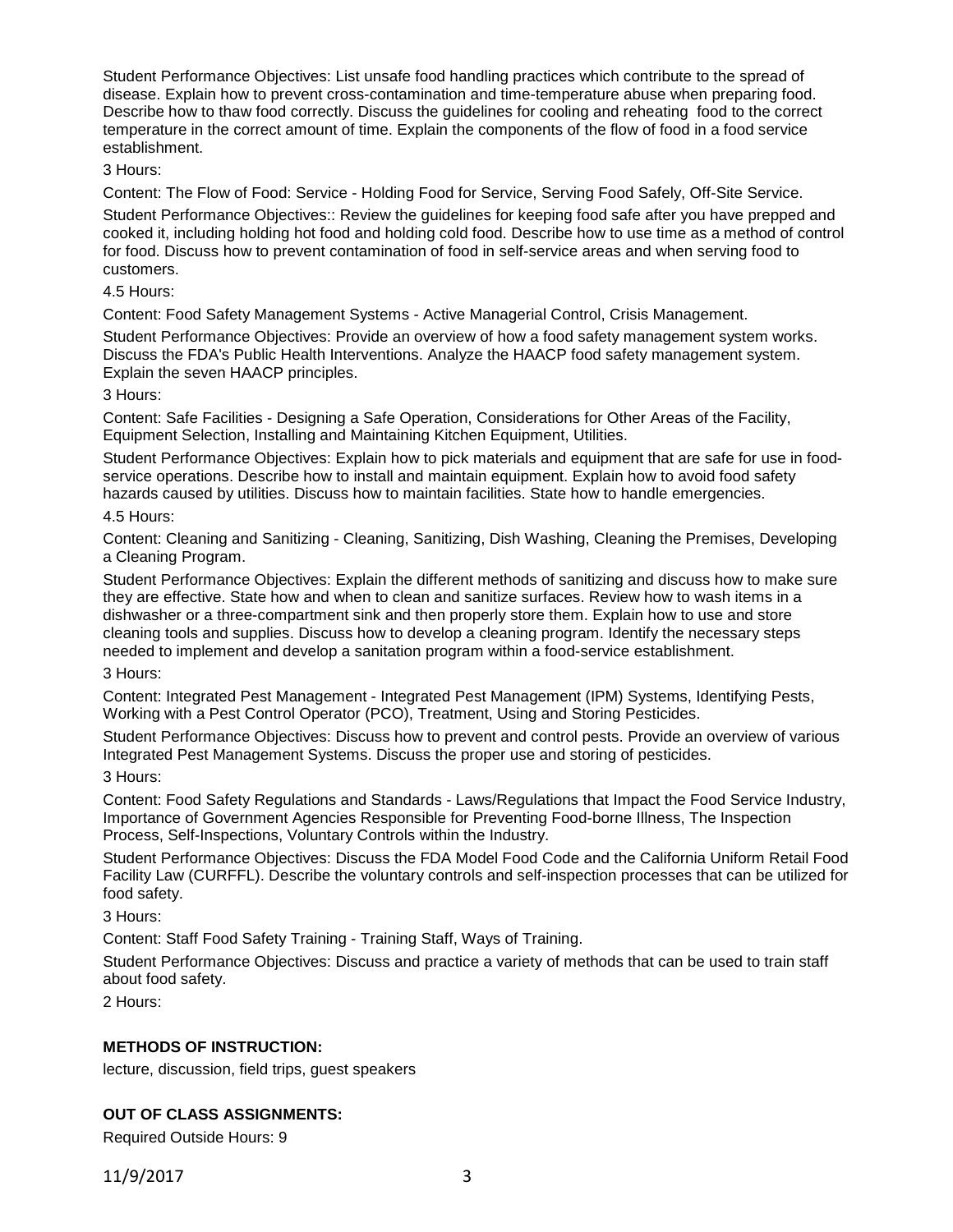Assignment Description: Read related chapter in the ServSafe textbook. Complete the Study Questions at the end of the chapter. Read the Chapter Review Case Study, answer the questions and come prepared to discuss in class.

## Required Outside Hours: 6

Assignment Description: Read related chapter in the ServSafe textbook. Complete the Study Questions at the end of the chapter. Answer the Apply Your Knowledge questions relating to biological contaminants.

## Required Outside Hours: 9

Assignment Description: Read related chapter in the ServSafe textbook. Complete the ServSafe practice quiz on Forms of Contamination. Read the Chapter Review Case Study, answer the questions and come prepared to discuss in class.

## Required Outside Hours: 6

Assignment Description: Read related chapter in the ServSafe textbook. Complete the ServSafe practice quiz on The Safe Food Handler. Read the Chapter Review Case Study, answer the questions and come prepared to discuss in class.

#### Required Outside Hours: 6

Assignment Description: Read related chapter in the ServSafe textbook. Complete the ServSafe practice quiz on The Flow of Food: An Introduction. Read the Chapter Review Case Study, answer the questions and come prepared to discuss in class.

#### Required Outside Hours: 6

Assignment Description: Read related chapter in the ServSafe textbook. Complete the ServSafe practice quiz on The Flow of Food: Purchasing and Receiving. Read the Chapter Review Case Study, answer the questions and come prepared to discuss in class.

#### Required Outside Hours: 6

Assignment Description: Read related chapter in the ServSafe textbook. Complete the ServSafe practice quiz on The Flow of Food: Storage. Answer the Apply Your Knowledge questions relating to storage.

#### Required Outside Hours: 6

Assignment Description: Read related chapter in the ServSafe textbook. Complete the ServSafe practice quiz on The Flow of Food: Preparation. Read the Chapter Review Case Study, answer the questions and come prepared to discuss in class.

## Required Outside Hours: 6

Assignment Description: Read related chapter in the ServSafe textbook. Complete the ServSafe practice quiz on The Flow of Food: Service. Read the Chapter Review Case Study, answer the questions and come prepared to discuss in class.

## Required Outside Hours: 9

Assignment Description: Read related chapter in the ServSafe textbook. Complete the ServSafe practice quiz on Food Safety Management Systems. Read the Chapter Review Case Study, answer the questions and come prepared to discuss in class.

## Required Outside Hours: 6

Assignment Description: Read related chapter in the ServSafe textbook. Complete the ServSafe practice quiz on Safe Facilities. Complete the Chapter Review Activities and come prepared to discuss in class.

## Required Outside Hours: 9

Assignment Description: Read related chapter in the ServSafe textbook. Complete the ServSafe practice quiz on Cleaning and Sanitizing. Read the Chapter Review Case Study, answer the questions and come prepared to discuss in class.

## Required Outside Hours: 6

Assignment Description: Read related chapter in the ServSafe textbook. Complete the ServSafe practice quiz on Pest Management. Answer the Apply Your Knowledge questions relating to pest control.

## Required Outside Hours: 6

Assignment Description: Read instructor provided material on food safety laws and regulations. Complete an in-depth analysis of a food and beverage operation.

## Required Outside Hours: 6

Assignment Description:

Read instructor provided material on staff food safety training. Take a ServSafe practice certification exam.

11/9/2017 4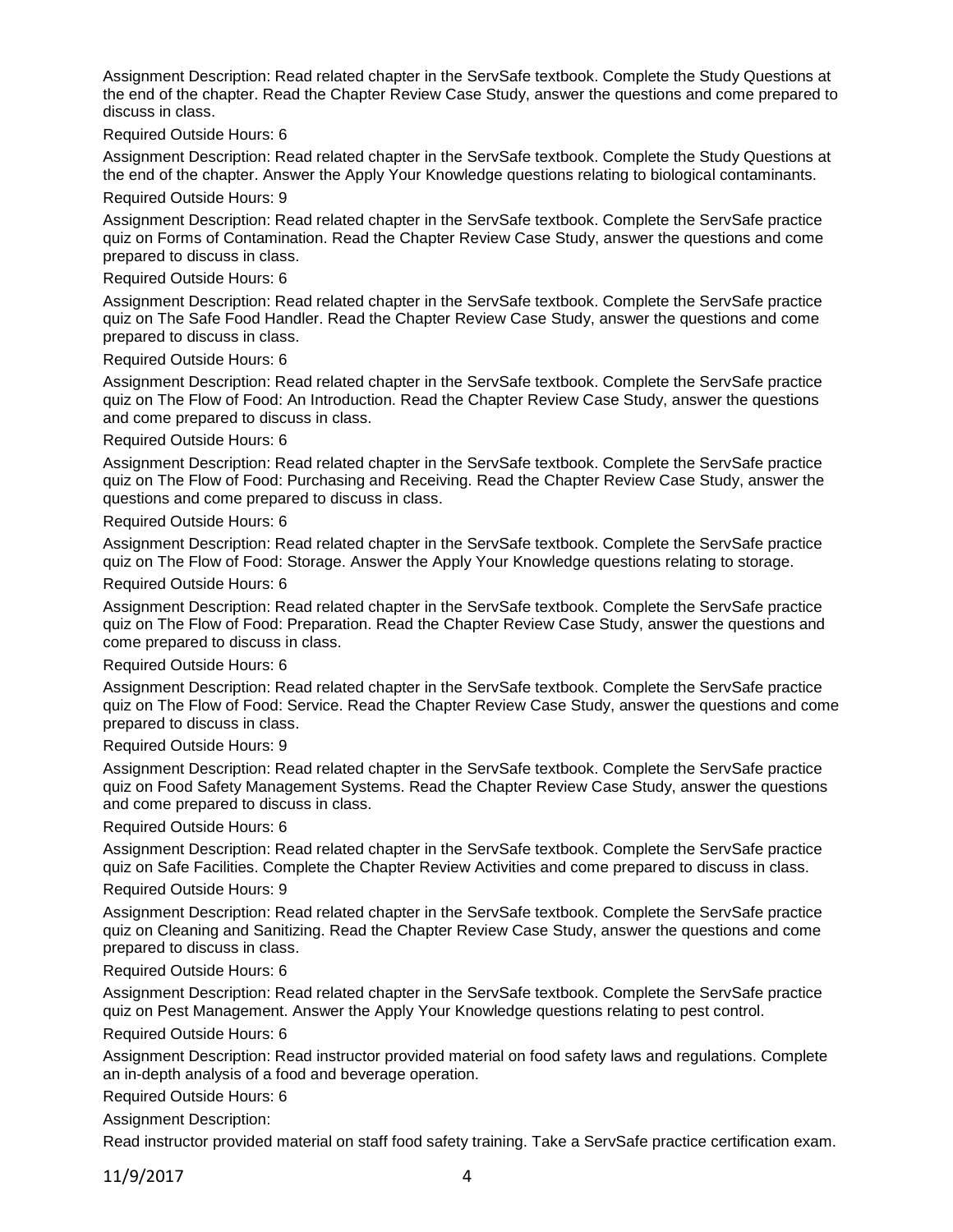## **METHODS OF EVALUATION:**

Writing assignments Percent of total grade: 10.00 % written homework Problem-solving assignments Percent of total grade: 30.00 % case studies Objective examinations Percent of total grade: 40.00 % multiple choice, true/false, matching Other methods of evaluation Percent of total grade: 20.00 %

## **REPRESENTATIVE TEXTBOOKS:**

Required Representative Textbooks National Restaurant Association. ServSafe Manager Book, 7th Edition, English. Boston: Pearson Education,2017. Reading Level of Text, Grade: 10th Verified by: MS Word

## **ARTICULATION and CERTIFICATE INFORMATION**

Associate Degree: CSU GE: IGETC: CSU TRANSFER: Not Transferable UC TRANSFER: Not Transferable

SUPPLEMENTAL DATA: Basic Skills: N Classification: Y Noncredit Category: Y Cooperative Education: Program Status: 1 Program Applicable Special Class Status: N CAN: CAN Sequence: CSU Crosswalk Course Department: CSU Crosswalk Course Number: Prior to College Level: Y Non Credit Enhanced Funding: N Funding Agency Code: Y In-Service: N Occupational Course: C Maximum Hours: 3 Minimum Hours: 3

11/9/2017 5